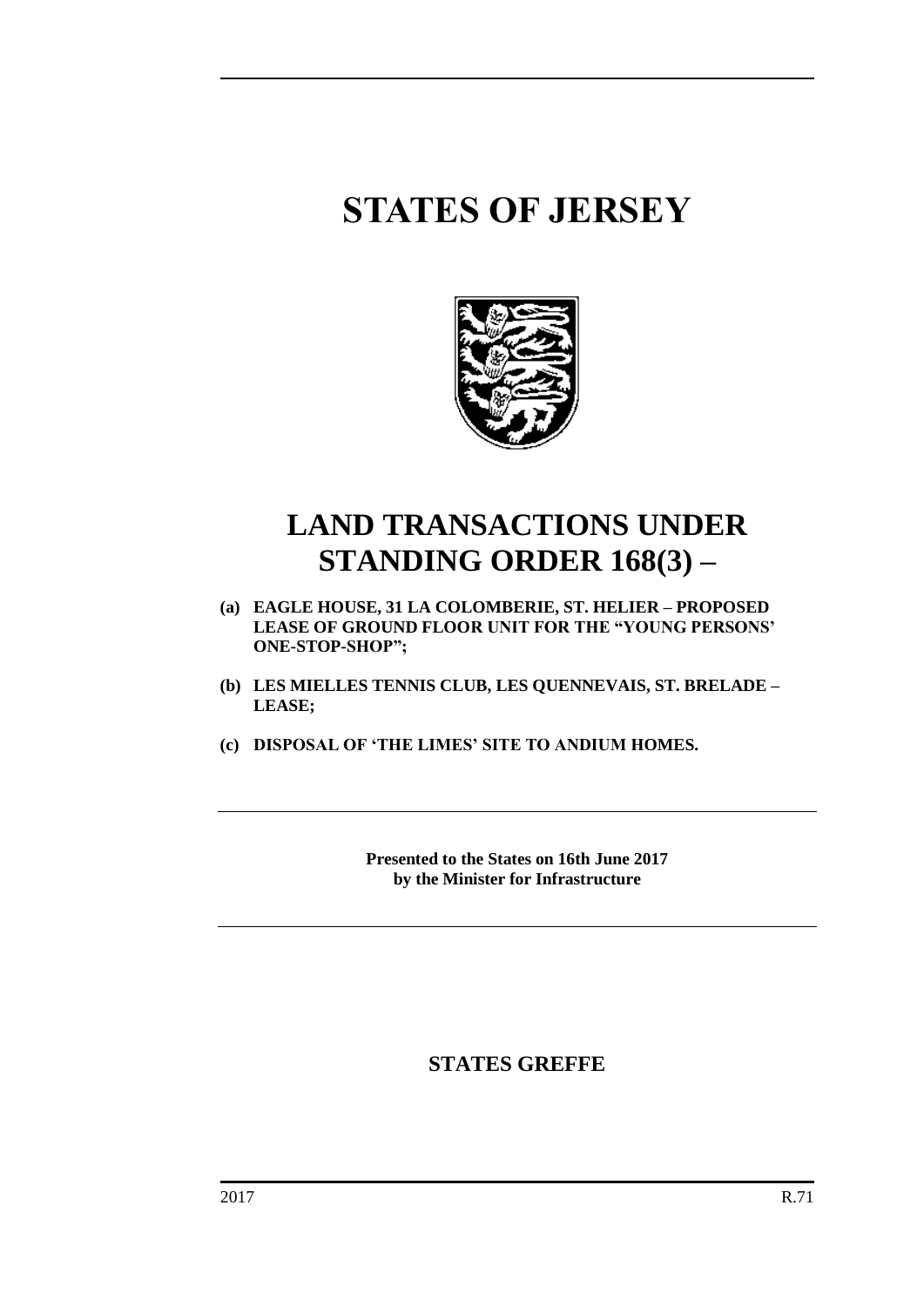#### **REPORT**

**Decision(s):** Under Standing Order 168(3) the Minister for Infrastructure hereby notifies the States that he has accepted the recommendation of the Property Holdings Department to agree to the following –

#### **(a) Land transaction –**

To formalise, with a 9-year lease, the occupancy of the ground floor shop unit at Eagle House, 31 La Colomberie, St. Helier, for the Education Department's (Youth Service) "Young Persons' One-Stop-Shop" as per the 'in principle' terms set out in the report accompanying the Ministerial Decision.

The Minister hereby authorises, as applicable, the Attorney General and the Greffier of the States to pass any contract which is required to be passed on behalf of the Public; and the Director of Property Holdings to conclude any contract which is required to be concluded on behalf of the Public.

After the expiry of 15 days following presentation to the States the transaction may be concluded.

*(Drawing attached at Appendix 1.)*

*Further information on this decision can be found on [www.gov.je](http://www.gov.je/) under Ministerial Decisions (reference MD-PH-2017-0027).*

#### **(b) Land transaction –**

To grant a 9-year lease to the existing tenant of Les Mielles Tennis Club, Les Quennevais, St. Brelade, under the terms and conditions set out in the report accompanying the Ministerial Decision.

The Minister hereby authorises, as applicable, the Attorney General and the Greffier of the States to pass any contract which is required to be passed on behalf of the Public; and the Director of Property Holdings to conclude any contract which is required to be concluded on behalf of the Public.

After the expiry of 15 days following presentation to the States the transaction may be concluded.

*(Drawing attached at Appendix 2.)*

*Further information on this decision can be found on <i>[www.gov.je](http://www.gov.je/)* under *Ministerial Decisions (reference MD-PH-2017-0028).*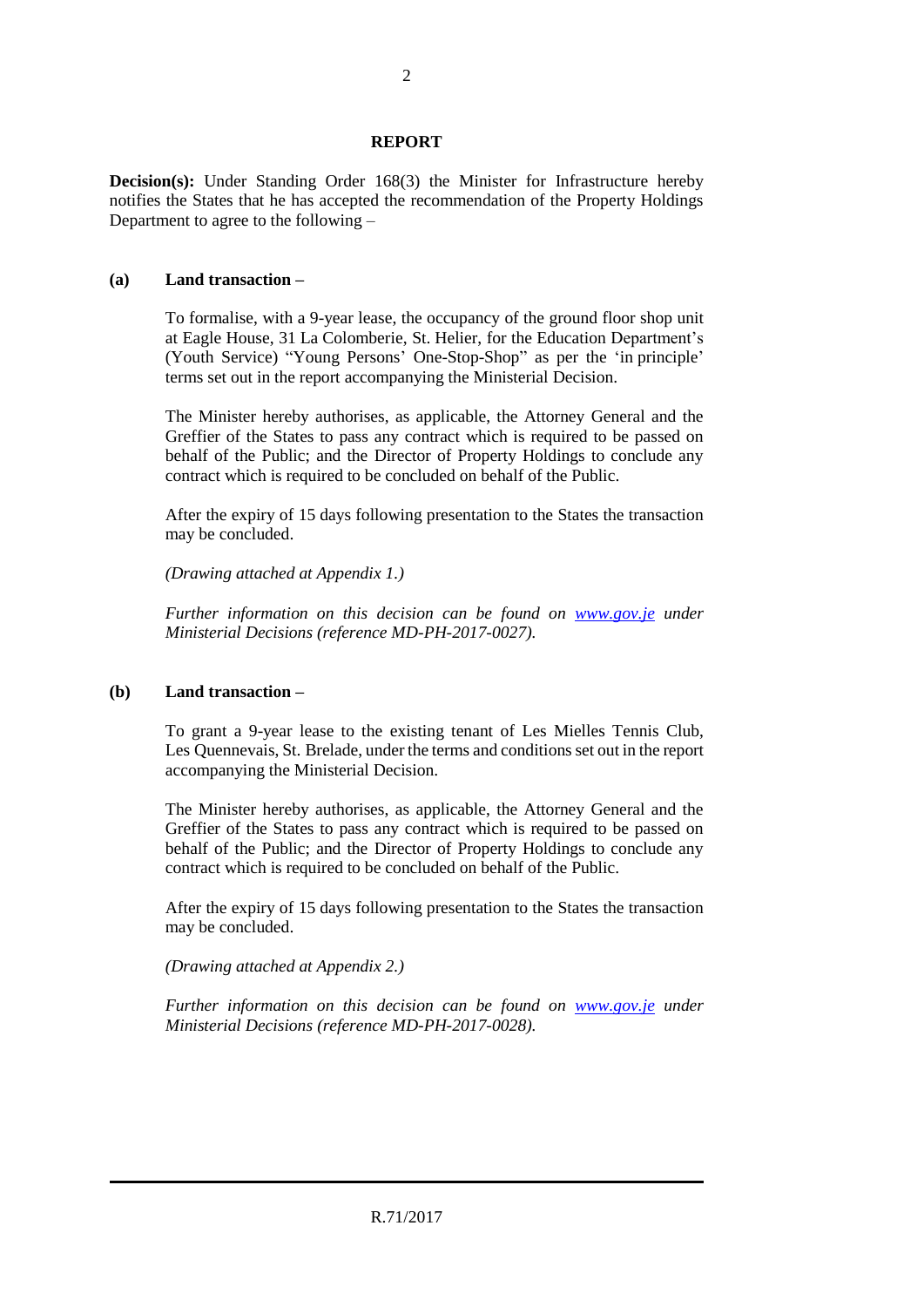### **(c) Land transaction –**

To notify the States of his intention to dispose of 'The Limes' site to Andium Homes in order to provide interim keyworker accommodation, prior to assembling a site for a residential development subject to the terms of a Development Agreement.

The Minister hereby authorises, as applicable, the Attorney General and the Greffier of the States to pass any contract which is required to be passed on behalf of the Public; and the Director of Property Holdings to conclude any contract which is required to be concluded on behalf of the Public.

After the expiry of 15 days following presentation to the States the transaction may be concluded.

*(Drawing attached at Appendix 3.)*

*Further information on this decision can be found on <i>[www.gov.je](http://www.gov.je/)* under *Ministerial Decisions (reference MD-PH-2017-0029).*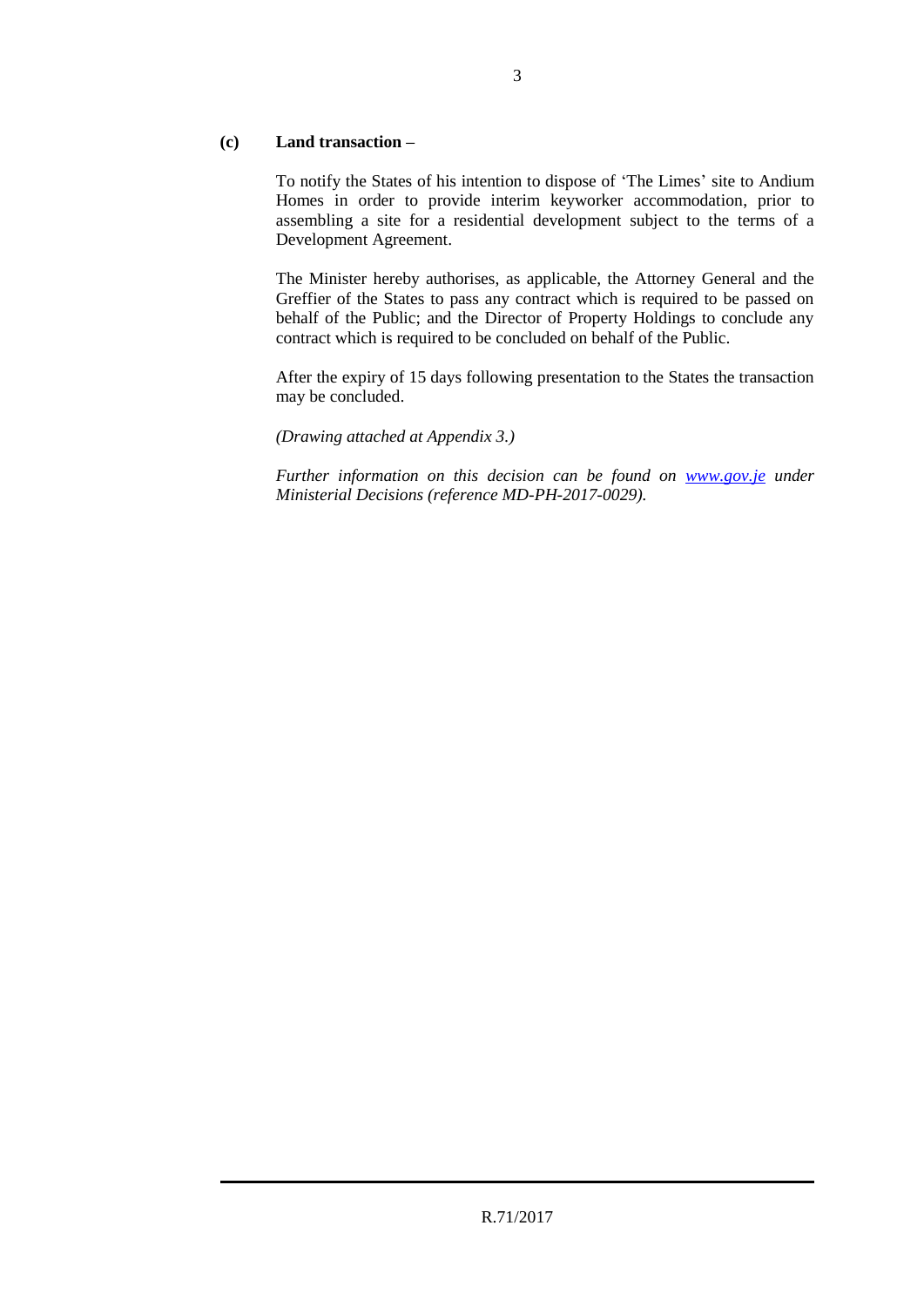

**APPENDIX 1**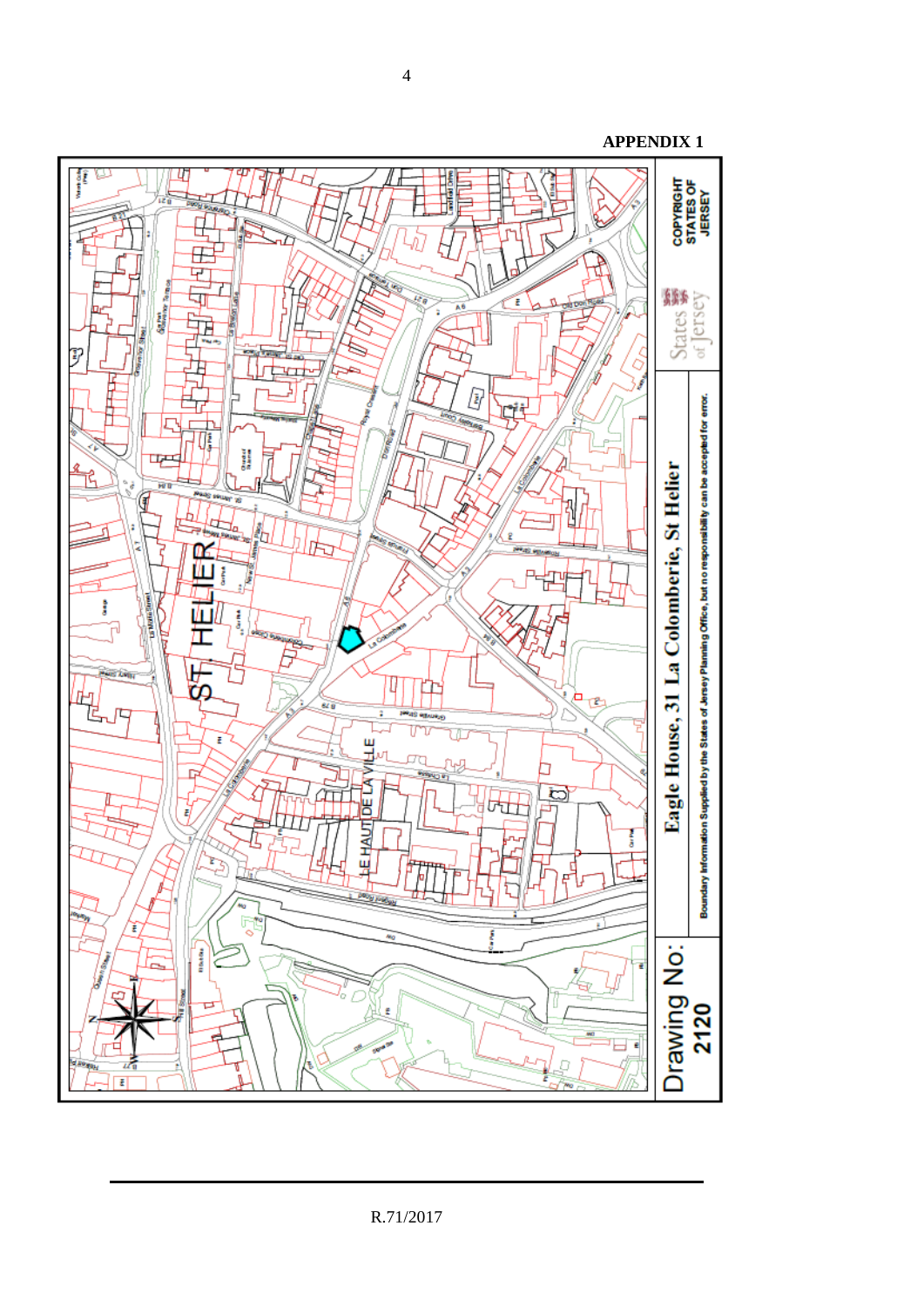